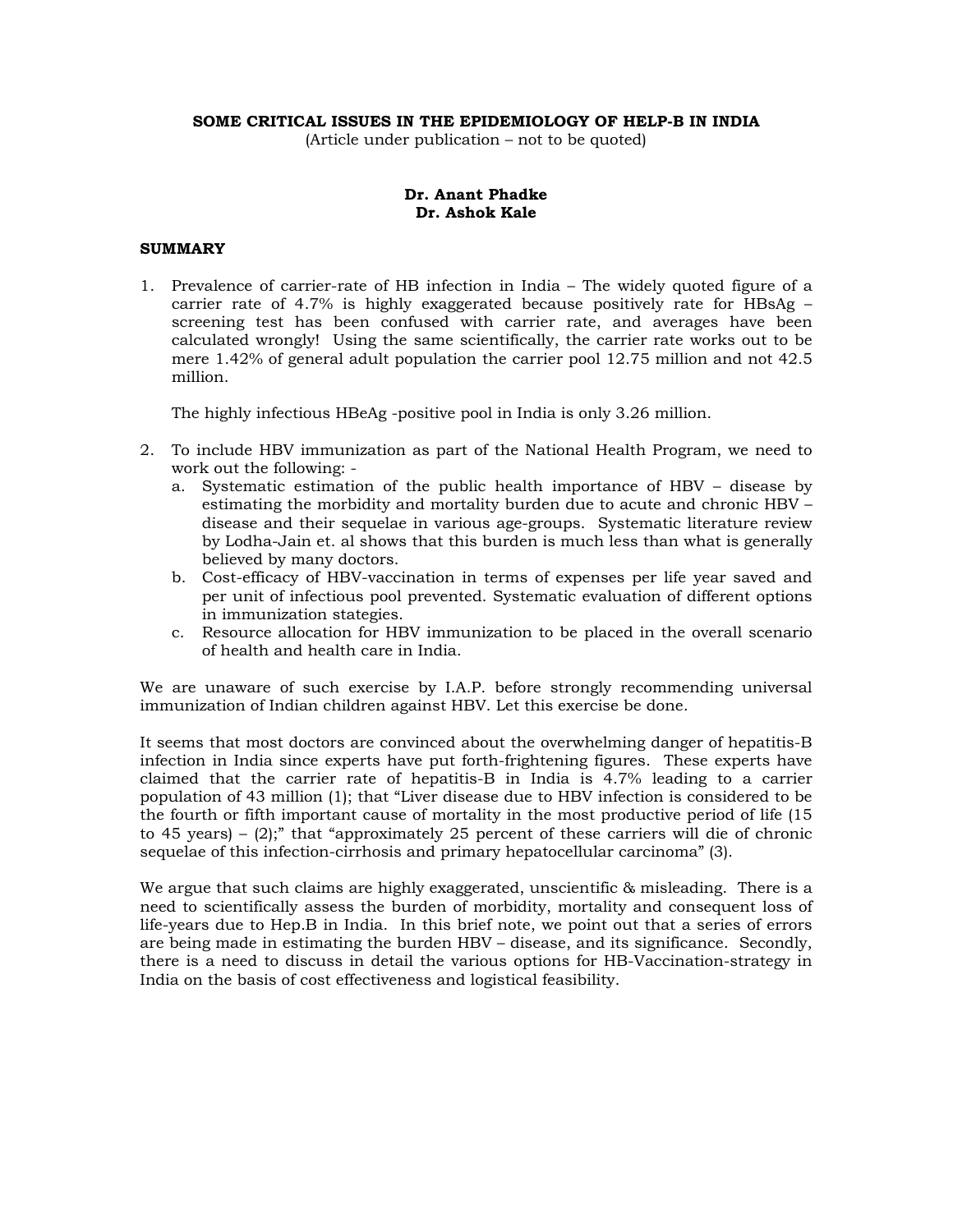## **1) THE PREVALENCE - ISSUE**

## **1.1 Positivity rate, true prevalence, carrier rate**

### *1.11 Unscientific Method of Estimation of Prevalence of HBV carrier rate:*

HBsAg Positivity is the cheapest of the serological markers of HBV infection and hence is used as mandatory screening test to detect HBsAg – infection amongst blood-donors.

The above-mentioned claim of HBV carrier rate of 4.7% in India is being widely quoted. This estimation by S.P. thyagarajan et al (see ref 1) in the widely read recent book – 'Hepatitis-B in India' is based on the results o 19 studies with  $3<sup>rd</sup>$  generation serology as summerized in a table. (enclosed) this appears impressive. But this estimation suffers from 3 types of errors.

1. The studies in the table enclosed are all one time, cross-sectional studies of prevalence of HBsAg Positivity in mostly blood donors. This Positivity rate is quite a different indicator than carried rate. Carrier stage in HBV-infection is persistence of infection for six months or more. (4) Substituting Positivity rate of a screening test for carrier rate is a fundamental error and is inadmissible.

Most of these 19 studies report blood bank data of HBsAg Positivity – rate. The basic limitation of blood bank data are that they always report results of one point testing. Secondly some of the blood donors in some centers are Professional Blood Donors (PBDs) though they pose and are recorded as Voluntary Blood Donors (VBDs). Since the prevalence of HBV infection is higher in PBDs, such data do not represent the general population. Thirdly some VBDs donate blood repeatedly. Those who are HBsAg positive keep coming for repeat-donations since the result of the test is not communicated to the donor due to the policy of 'anonymous unlinked' blood donation. These BHsAg positives would be counted repeatedly in the blood bank date, and the Positivity rate thus reported would be higher than the Positivity rate in the general adult population.

- 2. The table contains 3 studies on professional blood donors and one from dental personnel. It is wrong to include such high-risk group in estimating prevalence in general population.
- 3. The average prevalence of 4.7% has been calculated by simply taking average of the averages of the individual studies! Scientific way would be to calculate the weighted average as has been done in table 2 (prevalence in pregnant women) in the next chapter of this book.

### *1.12 Corrected estimate of HBV carried-rate in India*

A carrier of HBV infection is defined as any individual who has tow BHsAg positive tests six or more months apart. Hence the proper method to estimate the carrier is to use data in studies which have tested blood for BHsAg problem, 6 months after initial testing, and not to use blood bank data at all. Since such sequential data from largescale studies from different centers in India are not available, we have to use available single test data by applying the necessary corrective factors. We have done this below in case of the data from the above referred table, presented by Thyagarajan et al. It would demonstrate the great change in results by using the same date scientifically.

We have excluded from the table, the studies on professional blood donors and detail personnel. Then we have calculated the weightage average of the HBsAg Positivity rate in different centers. In this process, we had to exclude studies, which have not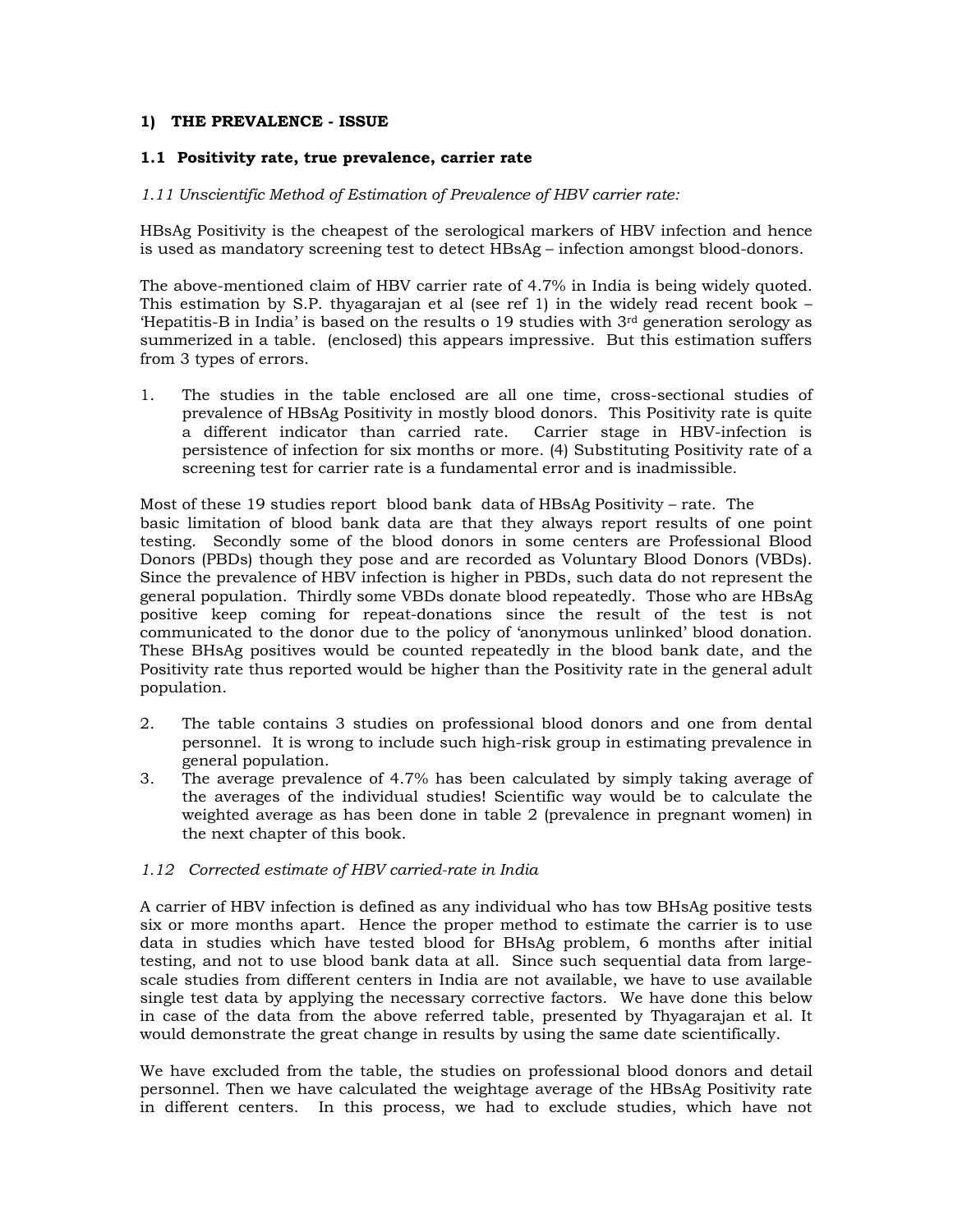mentioned the number of persons tested. The weighted average of the remaining studies, was found to be 2.64%

This single test Positivity rate of 2.64% is not the point-prevalence. There are bound to be false positive results in this screening test. These false positives depend as much upon the actual prevalence of the disease as upon sensitivity and specificity of the test. The less the prevalence, the more the false-positives. To find out what proportion of the BHsAg positives would actually be infected with the HB-virus, we would have be apply the corrective factor of Positive Predicative Value.

The Positive Predictive Value (RPV) of the test, (the likelihood that a person with a positive test has the disease / infection / problem), is given by the formula (5)

 True Positive Positive Predictive Value = --------------------------------------- x 100 True Positive + false positives

HBsAg testing kits are marked by many companies in India. Most do not specify sensitivity and specificity of the kit in relation to a 'gold standard'. Some manufacturers have claimed that the test would be positive for HBsAg concentration as low as 0.5 to 2 ng/ml. This would mean almost 100% sensitivity. Specificity is generally not mentioned in quantitative terms or even not mentioned at all! (For example Reddy Laboratories 'Fast Forward HBsAg' Kit) 'Monozyme' a manufacturer, claims that the false positive results are no more than  $1\%$ . This means a specificity of 99%

## **TABLE: 1**

## **POSITIVE PREDICTIVE VALUES OF A SCREENING TEST WITH A SENSITIVITY OF 100% & SPECIFICITY OF 99% WITH VARYING DEGREE OF PREVALENCE IN SUBSETS OF POPULATIONS OF 10,000 EACH**

| Prevalence | Infected<br>Persons | Sensitivity 100% |                | Non-<br>infected<br>persons | Specificity 99% |        | <b>RPV</b><br>$(c/c+g)x$<br>100 |
|------------|---------------------|------------------|----------------|-----------------------------|-----------------|--------|---------------------------------|
|            |                     | True             | False          |                             | True            | False  |                                 |
|            |                     | $^{(+)}$         | (-tives -)     |                             | $^{(+)}$        | $(-)$  |                                 |
|            |                     | -tives           |                |                             | -tives          | -tives |                                 |
|            |                     |                  |                |                             |                 |        |                                 |
| (a)        | (b)                 | (c)              | (d)            | (e)                         | (f)             | (g)    | (h)                             |
| $1\%$      | 100                 | 100              | $\Omega$       | 9900                        | 9801            | 99     | 50%                             |
| 2%         | 200                 | 200              | $\Omega$       | 9800                        | 9702            | 98     | 67%.1                           |
| 3%         | 300                 | 300              | $\Omega$       | 9700                        | 9603            | 97     | 75%                             |
| 4%         | 400                 | 400              | $\overline{0}$ | 9600                        | 9504            | 96     | 80%                             |
| 5%         | 500                 | 500              | $\Omega$       | 9500                        | 9405            | 95     | 84%                             |
| 6%         | 600                 | 600              | 0              | 9400                        | 9306            | 94     | 86.5%                           |
| 7%         | 700                 | 700              | $\Omega$       | 9300                        | 9207            | 93     | 88.2%                           |
| 8%         | 800                 | 800              | $\Omega$       | 9200                        | 9108            | 92     | 89.7%                           |
| 9%         | 900                 | 900              | 0              | 9100                        | 9009            | 91     | 91%                             |
| 10%        | 1000                | 1000             | 0              | 9000                        | 8910            | 90     | 91.7%                           |
| 25%        | 2500                | 2500             | $\overline{0}$ | 7500                        | 7425            | 75     | 97%                             |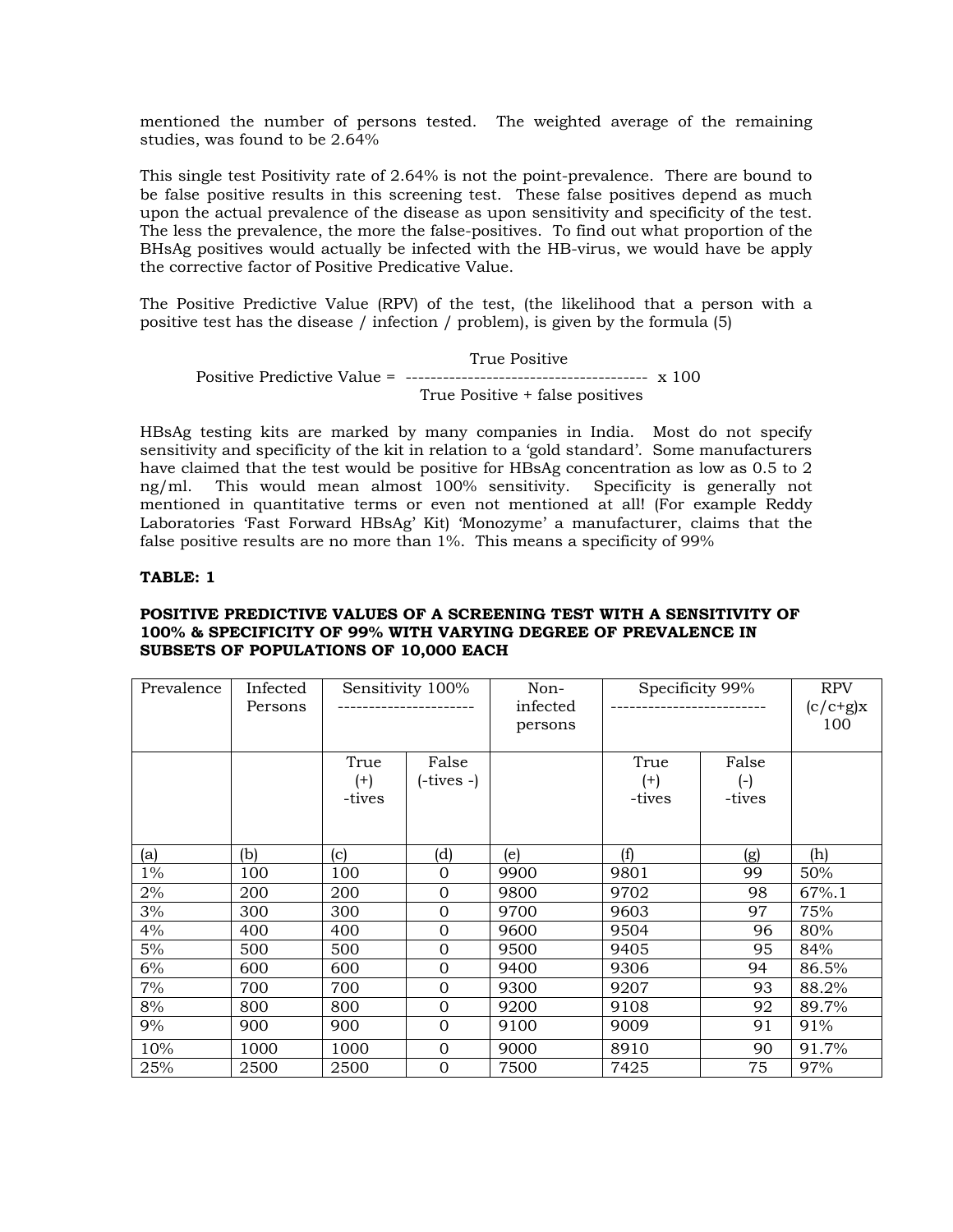As seen in table 1, the RPV of this screening test is 67.1% at the prevalence rate of 2%. The weighted average of single test Positivity of HBsAg in India is 2.64%. Hence let us assume, for a moment that the true prevalence of HBsAg Positivity in India is 2%. The true prevalence of HBsAg Positivity would thus be

2.64 x 67.1  $--- = 1.77\%$  15.94 million in a population of 900 million 100

Studies, which have followed up, initial HBsAg positives for six months have found that about 75 to 80% of these positives continue to be positives and hence are carries (6,7,8). Extrapolating these findings to the above data of point-prevalence of HBsAg in India, HBsAg – carrier rate works out to be 1.77% x  $0.80 = 1.42$ %. In a population of 900 million, there are 12.75 million HBV carries in India and not 42.5 million.

# **2) HEPATITIS – B AS A PUBLIC HEALTH PROBLEM**

Whether a disease becomes a public health problem depends upon 3 factors  $-1$ ) The total burden of illhealth due to that disease premature deaths, and reduced efficiency and quality of life due to illness; relative importance of the disease in the overall healthscanario in the country 2) The threat of infection to the community in case of infectious disease 3) Burden on public exchequer for treating the patients.

In the above mentioned book, it has been claimed by B.N.T. Tandon (p.1) that "It is established beyond doubt that HBV infection is a public health problem in our country". This claim has not been backed up by scientific evidence on these three conts. We briefly point out below for wider consideration, a few facts about facts about public health importance of HBV infection in India on some of the aspects mentioned above.

# **2.1) Highly Infectious Carrier Pool**

As is well known, not all HBsAg + ves are highly infectious. "HBsAg Positive containing HBsAg is more likely to be highly infectious. Persistence of HBsAg in serum beyond 3 months of acute infection may be predictive of the development of chronic infection and the presence of HBsAg during chronic hepatitis B is associated with ongoing viral replication, infectivity and inflammatory liver". (Harrison, 14th edi-1998, P. 1679)

What is the prevalence of this highly infectious carrier in India? Thyagarajan et al (op. cit) have summarised the blood-bank data on HBsAg Positivity rate in India, in a table on page 8 in the above mentioned book and have stated this rate to be 24.43% HBsAg positives, by taking simple average of averages from different studies.

We have excluded professional blood donor data and unpublished data from this table; have added data on pregnant women from this same book (p. 23) and have calculated the weighted average of all these 8 published studies. This works out to be HBsAg positives – (175/855).

This HBsAg Positivity rate would approach true prevalence, as at this high rate of prevalence of HBsAg positives amongst HBsAg positives, the Positive Predictive Value of this highly sensitive and specific test would approach 95%. However, the carrier rate of HBsAg positives would be less than this prevalence rate and needs further work.

We have seen earlier that there are 15.94 million HBsAg positives in India. Hence the pool of highly infectious HBsAg positives would be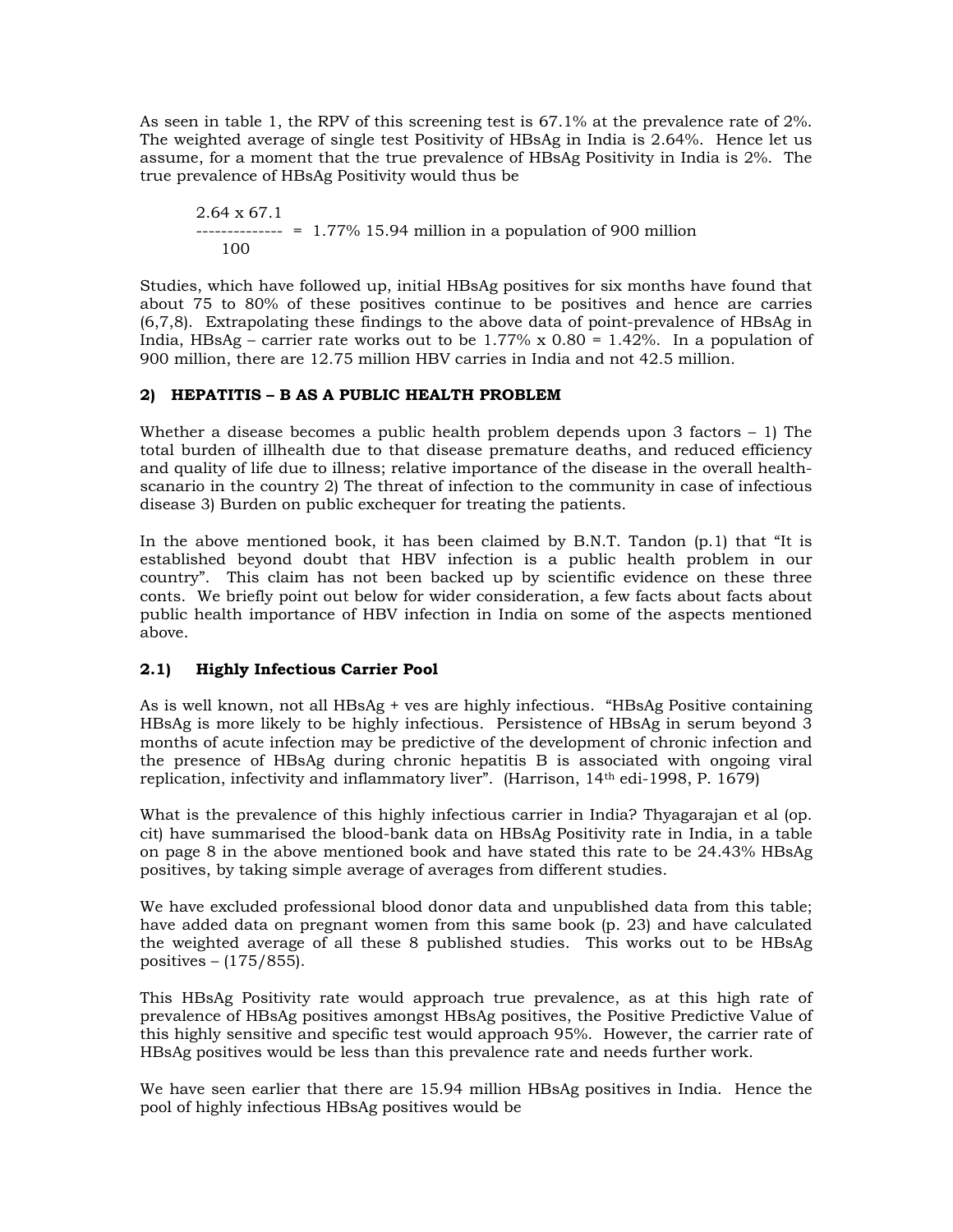$$
15.94 \times 20.47
$$
  
-----  
100 = 3.26 million

One of the important parameters of evaluating any immunisation strategy would be to estimate its cost effectiveness in reducing this pool of highly infectious HBV population in India. This point has been totally missed out by Aggarwal and Naik in their estimation of cost – efficacy of HBV immunisation strategy in India (9)

## **2.2) Life-years Lost Due to HBV Disease**

Compared to hepatitis-A. Hep-B is feared because it can bead to chronically of infection and hence chronic sequalae. However, this danger is much less that what may doctors generally believe. Earlier it was thought that 5-10% of acute hep-B patients becomes chronic. However- **"More recent observations suggest that the rue rate of chronic infection after clinically apparent acute hepatitis-B is as low as 1% in normal, immunocompetent young adults."** (Harison, 1998, p.1689) Moreover even amongst these carriers, about 2% clear the virus every year.

To estimate this for HBV disease in India, we need appropriate data about prevalence of HBsAg Positivity, carrier rate in different age groups and data about prevalence of acute and chronic HBV disease with their sequalea in these age groups. Such data are not adequately available. Yet, based on available data some guess-estimate has to be made of the appropriate total burden of morbidity and mortality due to HBV disease in India. This burden of HBV disease has to be translated into number of Life years lost and compare these date with those of other diseases, especially vaccine preventable disease in India. This is a major exercise and we are not attempting it here. But we would like to point out some facts as seen from different studies. A team of pediatricians and two epidemiologists from AIIMS, N. Delhi have, with the help of internet, recently done a thorough literature review of published literature on HBV Epidemiology. (10). We merely quote below from their paper (sent for publication) on the quantitative aspects of sequalea of HBV-infection. The reference numbers in the bracket are those from their paper.

### *2.21) Sequelae of HBV Infection and Their Prevalence*

## *2.211) Natural History of HBV infection*

Liver histology of asymptomatic carriers with normal liver function tests [majority of whom were blood donors] reveal normal liver or minimal or nonspecific changes in 75- 90% Chronic active hepatitis (CAH) was seen in only 1-5% of these individuals. The remaining had chronic persistent hepatitis (CPH) [50,51,55]

Popper et al (55) reviewed literature and observed that follow-up biopsies 2-7 years after initial examination in 364 persons revealed an unchanged liver histology appearance in 80.4%, improvement in 5.7% worsening in 12.6% and transition to cirrhosis in only 1.1% de Franchis et al (51) and Feinman et al (56) have also reported similar results. These studies had only adults as the subjects.

Chronic carriage of hepatitis B virus [HBV] is an important risk factor in the development of several serious diseases. Nearly three-fourths of the adult chronic carriers have normal liver function (50,53,54). Less than 5% of these have CAH on liver histopathology; the majority has normal histology or minimal changes (50,51,55). The liver histology is relatively stable over a period of time in these carriers (51,55,56).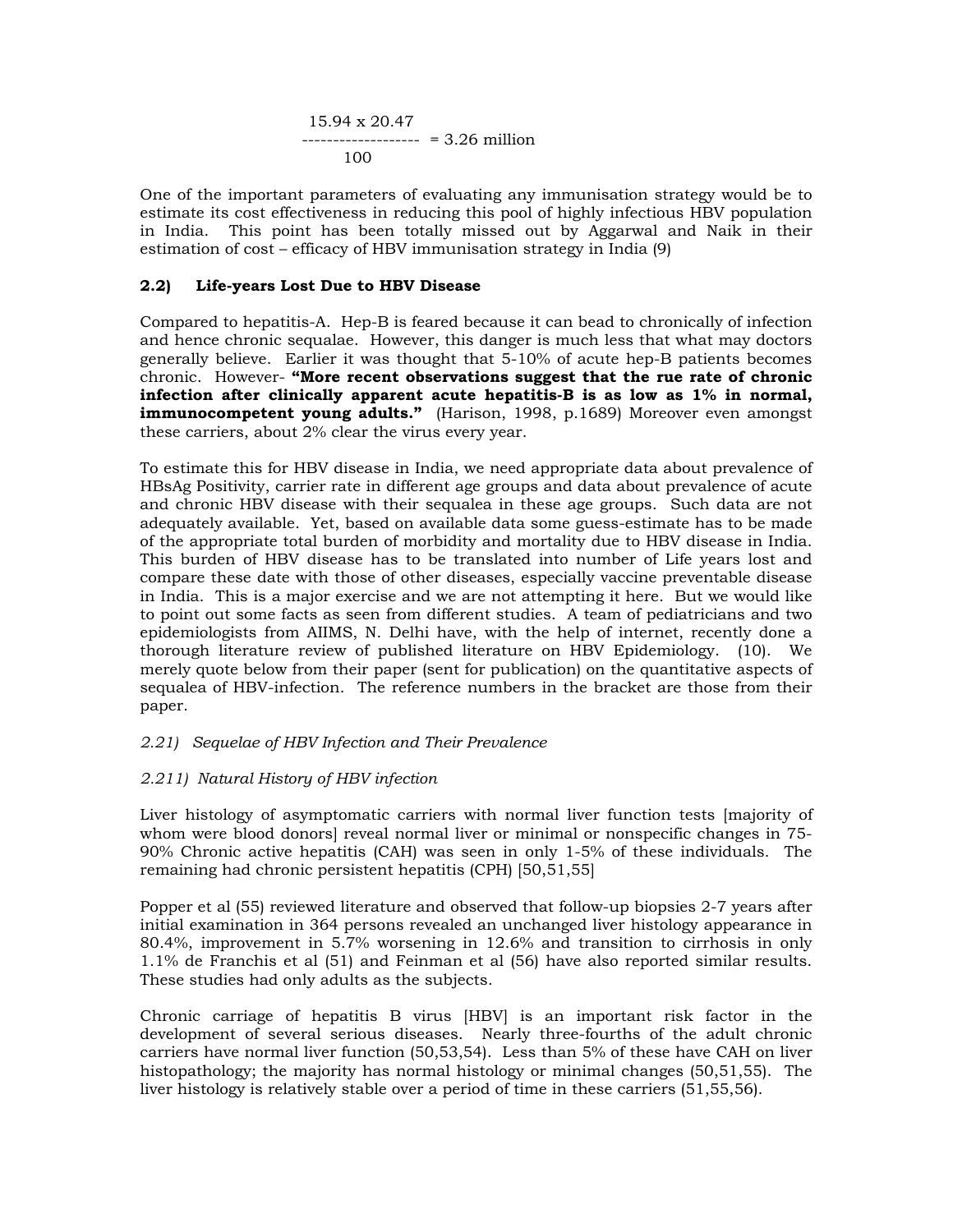In carriers with deranged liver function tests, nearly 85% had normal histology or nonspecific changes or CPH and about 15% had CAH with or without cirrhosis [50,53,56,60-65]. Even in these carries with deranged liver function, the vast majority has normal / minimal histologic changes or CPH (about 58%) (50, 53, 56, 60-65).

## *2.212) Outcome of Chronic Persistent Hepatitis*

A number of studies in the literature report serial liver biopsies in-patients with HBsAg positive chronic persistent hepatitis (56,58,59,66-71). In most of these studies, only occasional cases progress to chronic active hepatitis or cirrhosis.

Weissberg et al [72] in their study estimated the 5 year survival in adults [mean age 35 ± 1 years] with chronic persistent hepatitis B to be 97%.

### *2.213) Outcome of Chronic Active Hepatitis*

Available literature suggests that about 20% of individuals with chronic active hepatitis B progress to cirrhosis over a variable period of time (58,73-77). Weissberg et al (72) found that the estimated 5 years survival rates for patients with CAH alone was 86% [n-128] and for those with CAH and cirrhosis was 55% (n=130)

In a Korean study (79), 9% of the patients with chronic active hepatitis developed liver cirrhosis within 5 years. In a much larger study –n-684], Liaw et al [80] calculated the cumulative probability of developing cirrhosis in patients with chronic hepatitis [mean age at entry  $32.2 \pm 10$  years; males  $87.1\%$  at 5 years was 15% with the risk increasing with age of study subjects. However, the authors did to calculate the risk of developing cirrhosis separately in various categories of chronic hepatitis. The risk of developing cirrhosis is higher in-patients with HBeAg Positivity. The annual incidence of HCC in adults with chronic hepatitis has been reported to between 0.5% and 0.8% (80a, 80b).

In-patients with cirrhosis, the annual incidence of hepatocellular carcinoma ranges from 2% to 7% (79,81,82). Fattovich et al reported lower annual rates of 1.2% from Europe (82a). The estimated 5 year survival in-patients who have cirrhosis is reported to be about 50-80% (72,82b, 82c)' with the survival being more for compensated patients than for decompensated ones.

### *2.214) Overall Prognosis*

On the basis of the available literature, the prognosis CPH in HBsAg carriers is excellent (56,58,59,66-71). However the number of subjects in all these studies is very small. The adult carriers with CAH have 9-20% risk of developing cirrhosis over a five year period (78-80). Two to seven percent of adult cirrhosis (associated with HBV infection) develops hepatocellular carcinoma every year (79,81,82). However, there is evidence to prove that the sequelae of chronic hepatitis B infection are less frequent and milder in females (48,52,72,89).

### *2.215) Studies in Children*

Only a few studies have been reported in the pediatric age group regarding natural history. Lok and Lai (83) followed 51 asymptomatic carrier children (median age 10 years) for upto 4 years (median 2.5 years) clinically, biochemically and serologically. The authors concluded from the study that chronic HBV infection in asymptomatic Chinese children was associated with a mild and stable liver disease despite high levels of HBV replication; however, the histology was not studied.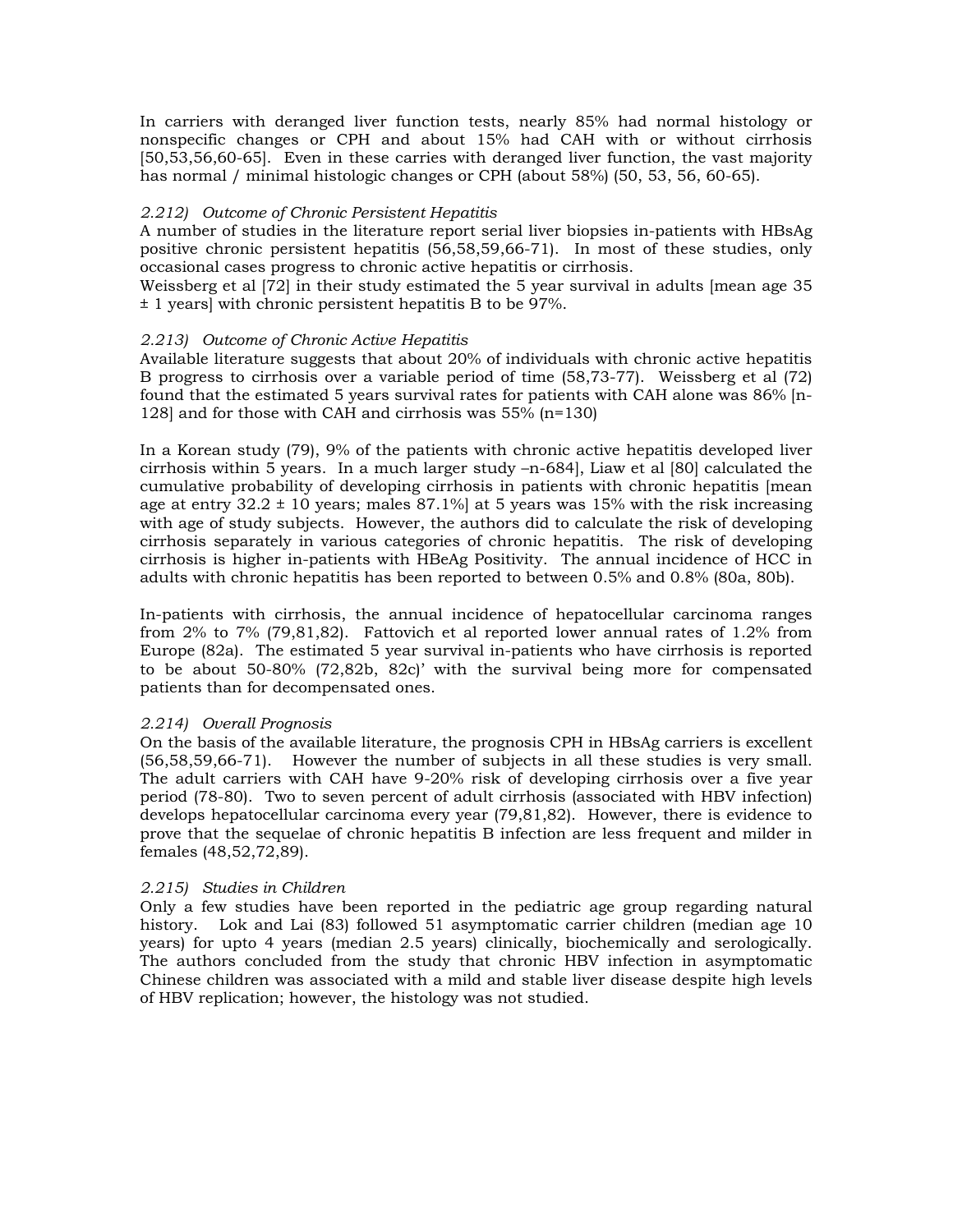## **2.3) Cost-Efficacy of Vaccination Strategies and Prioritization of Resource-Utilisation**

Cost-efficacy of different immunization strategies have to be worked out for two parameters i) Expenses per life year saved due to immunization. ii) Expenses in reducing per unit of infectious pool.

The different immunization strategies could be

- a. Test all pregnant women for HBsAg Positivity and give passive plus active immunization during first 24 hours after birth to babies of all these HBsAg positive mothers
- b. Immunization of all new born
- c. Immunization of all children and of all high-risk adults.

It is true that the U.S. abandoned selective, high-risk strategy of HB vaccination and instead, adopted universal immunization or adolescents and adults. The supporters of Universal Immunization in India quote this example and on that basis, outright reject a selective immunization strategy in India, without considering the vast different between the predominant mode of transmission and age-distribution of acquisition of Hep-B infection in India.

In United States "… the strategy of vaccinating persons in high risk group has not been effective … fewer than 10 percent of all targeted persons in high-risk group have actually been vaccinated", (Harrison 1691, 14th edition)". In developed parts of world most infections occur among adults, sexual transmission in the source of the majority of HBV infection". (Maxy page 135). Perinatal transmission is uncommon in North America and Western Europe but occurs with great frequency and is the most important mode of HBV perpetuation in the Far East and developing countries (Harrison, P. 1685). In view of these differences, we should seriously consider that option of selective

 immunization of newborns of HBsAg positive mothers or of all pregnant women. Logistically his is feasible, because unlike the high-risk groups in the U.S., this vulnerable group in India (newborns / infants) is anyway visited by the health-services for immunization work.

The strategy of TB-control Programme in India has been devised with detailed consideration of various aspects of control measures. The strategy of sputum examination of symptomatics rather than x-ray examination; of focussing on the sputum positives than the x-ray positives, though debatable, has been devised after a lot of detailed consideration. A strategy to immunize all children with HB-vaccine would involve, as indicated below, hundreds of crors of rupees annually. Hence as in the case of TB-control Programme, a detailed examination of various options is required before we embrace the prescription given by the WHO.

Lastly in allocating financial resources for vaccination Programme, the total expenses, the cost-efficacy and the contribution to the prevention of diseases in India has to be placed in the context of overall scenario of health programmes in India. For example, the cost vaccines of all the other 6 vaccine preventable diseases in the Expanded Programme of Immunization were Rs. 17 per child in 1992. (11). May be this has increased to Rs. 30/-. Compare this with the cost of Hep-B vaccine of say Rs. 100/- per child (if the cost is drastically reduced form the current cost of Rs. 210/-). At the rate Rs. 100/- per child, vaccine-cost alone of vaccinating only the newborns, would be Rs. 2500 million per year. Moreover, there are 110.4 and 196 million children in India in the 0 to 4 and 5 to 14 age group respectively.  $(12)$ . The mere vaccine cost of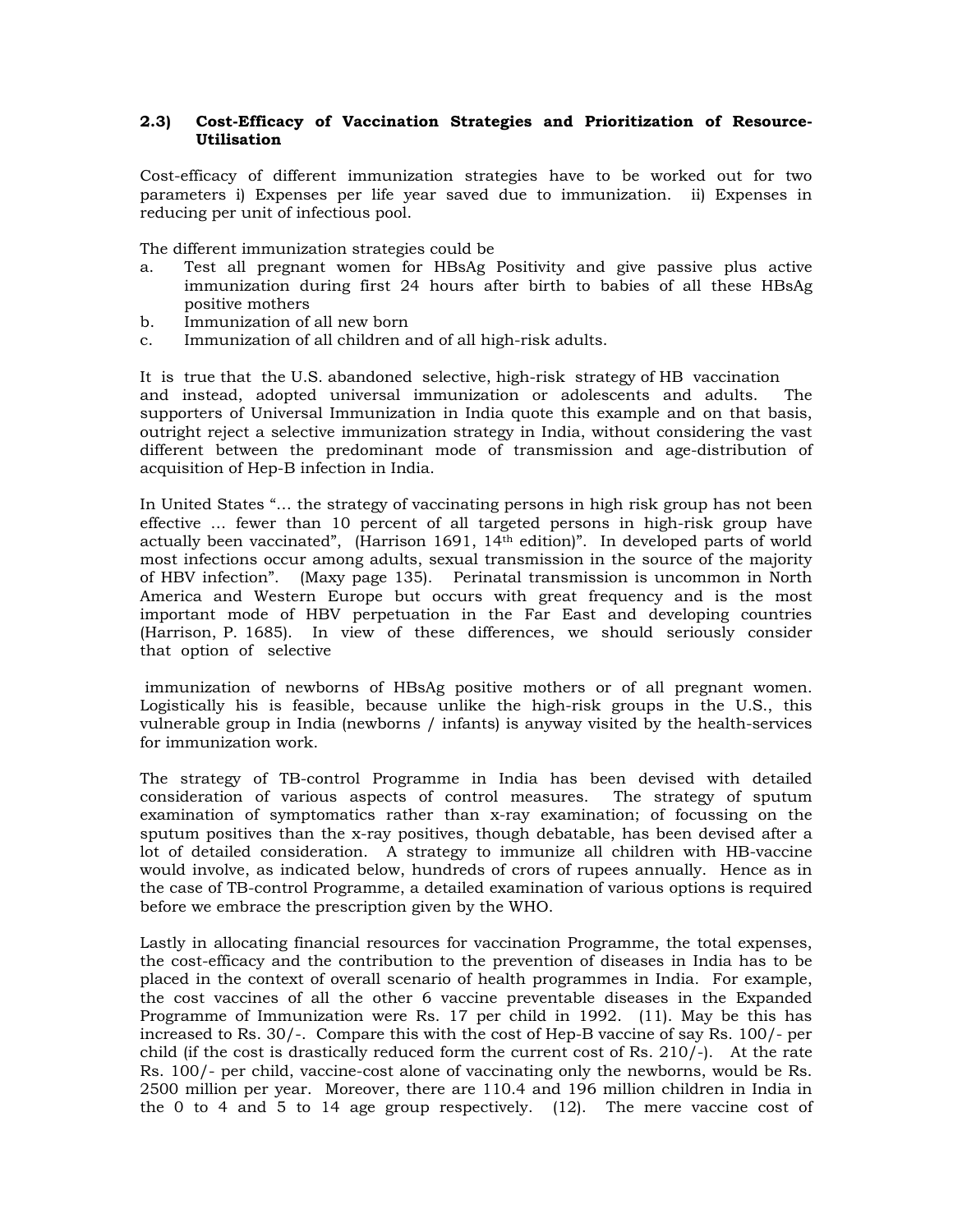immunizing these children would be Rs. 11.040 million and Rs. 19,600 million respectively. Spread over say 3 years, the annual cost of immunizing children in these age groups would be o Rs. 3700 million and Rs. 6530 million respectively. Thus the total annual cost of the vaccine for this Programme in the first three years would, respectively, be Rs 6200 million to Rs, 12730 million, if 0-4 and 0-14 year age group is selected for immunization. Compare this with the current year's budget for malariacontrol and TB control of Rs. 2240 and 1050 million respectively (13)

We have to also decide, at what level of cost-effectiveness, a vaccination programme should be introduced as part of the national health programme. Can we afford to introduce a vaccination strategy with a cost-efficacy of say Rs. 15,000 per of life-year saved, when our per-capita annual income is around Rs. 10,000/-? The drug industry would push such vaccination strategies and many experts wold oblige them. But shouldn't we form independent opinion?

The discussion about cost-efficacy is important, because newer, safe and effective vaccines are being gradually introduced into the Indian market. Eventually, there will be pressure to include these also into the National Health Programmes (NHPs). Hence a general approach, framework has to be worked out for including newer vaccines in the NHPs.

Lastly, are we going to relay only on vaccines for prevention of communicable diseases? What about public sanitation, sterilization of needless / syringes, safer sex and healthy socio-economic development?

We are unaware of any exercise by IAP which takes into consideration the issue outlined above, while strongly recommending Hep-B universal immunization in India. What is needed is to lobby for a much higher allocation for health-programmes, and suggest newer programmes as part of this effort. A focus on only a new programme may mean divergence by the government, of resources from say TB-control programme to the new programme.

Let there be more in-depth discussion on the various issues raised above.

## **REFERENCES**

- 1. S.P. Thyagarajan, S.Jayaram, B. Mohanvalli, Prevalence of HBV in the General Population of India, in Hepatitis B in India, (Ed.) S.K. Sarin, A.K. Singhal, CBS Publishers & distributors, 1996, P.9
- 2. B.N.Tandon. Dimensions and Issue of HBV control in India, in Sarin-Singhal (Ed.) p. cit, P. 1
- 3. Kant Lalit, Hall Andrew, Preventive Epidemiology of childhood Hepatitis B in India: Vaccination Related Issue. Indian J. Pediatric 1995, 62"0635.
- 4. Public Health and Preventive Medicine, Maxcy-Rosenau-Last, 13th edition, 1993, P. 134.
- 5. Textbook of Preventive and Social Medicine, Maxcy-Rosenau-Last 13th edition, 1992, P.134.
- 6. Alward WLM, Mcmohan B.J. Hall D.B. et al, the Long Term serological Course of Astnotinatuc Hepatitis B Virus Carriers and the Development of Primary hepatocellular. Journal of infections diseases 1985: 15: 605, table 1
- 7. Gupta I, Sehagal R. et al Vertical Transmission of Hepatitis B in North India. Journal of Hygiene, Epidemiology, Microbiology and Immunology 36, 1992, No. 3 P. 265, table 1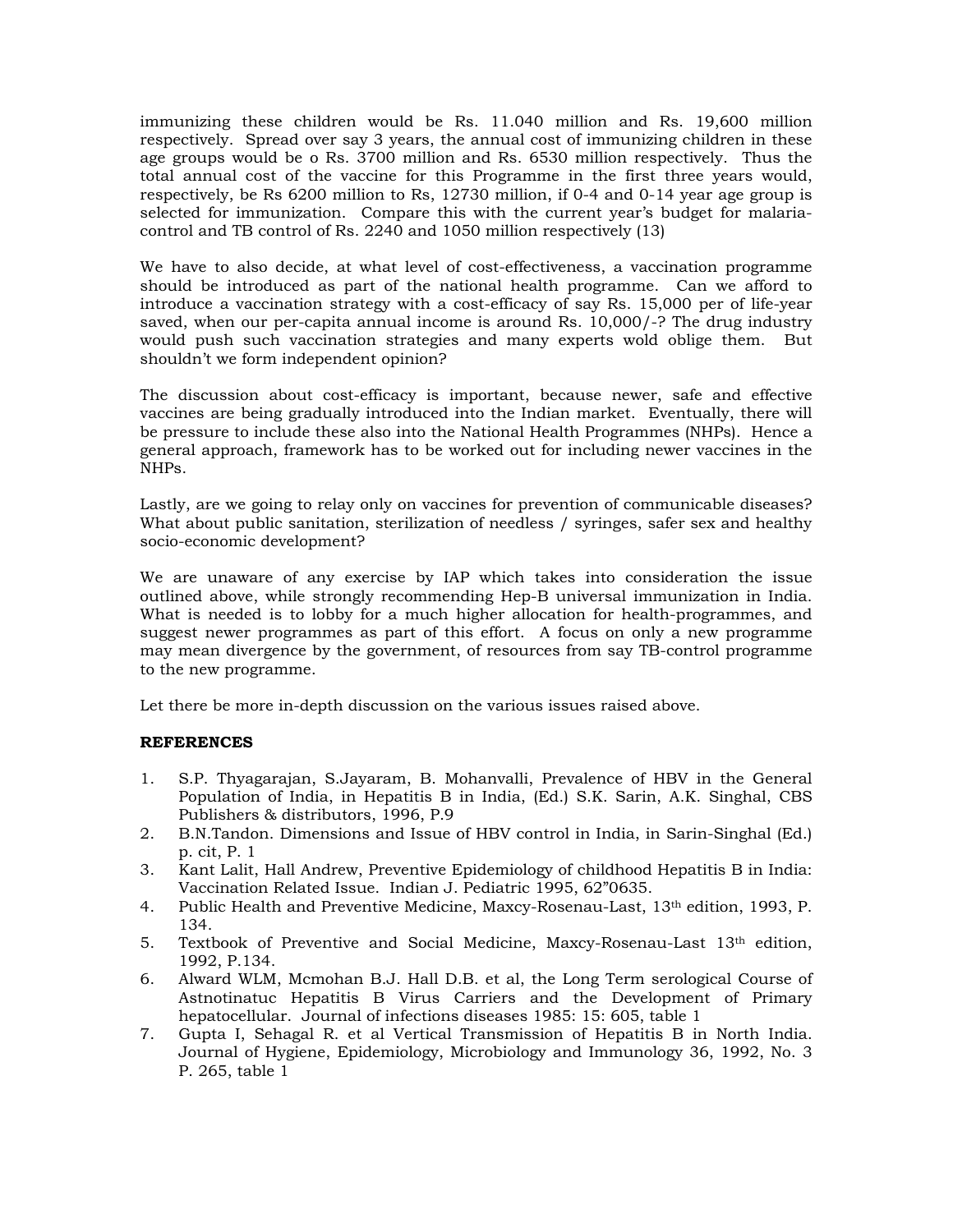- 8. Elavia A.J. & Bankar D.D. Prevalence of hepatitis B surface antigen & its subtypes in high risk group subjects & voluntary blood donors in Bombay, India J Med Res [A] 93, September 1991. Pp 280-285.
- 9. Agarwal R., Naik S.R., Cost Efficacy Evation of Inclusion of Hepatitis-B Vaccine in Expanded Programme of immunization, in Sarin S.K. Singhal A.K. op cit, P. 206 to 216.
- 10. Lodha Rakesh, Jain Yogesh. Need for Universal Hepatitis B Immunization in India: A Regiew f Literature (under publication.
- 11. Phadke Anant, Fernandes Audrey, Sharda L., Mane Pratibha and Jesani Amar. A Study of Supply and Use of Pharmaceuticals in Satara District. Foundation for Research in Community Health, 1995, Page 11.
- 12. Statistical Outline of India. Tata Services Limited, 1996, p.40
- 13. Economic Intelligence Service, CMIE, Public Finance, May 1998, p. 8.
- 50. Dragosics B, Ferenci P, Hitchman E. Denk H, et al Long term follow up study of asymptomatic HBsAg positive voluntary blood donors in Austria: a clinical and histologic evaluation of 242 cases. Hepatology 1987; 7:302-306.
- 51. De Franchis R, Meucci G, Vecchi M, Tatarella M, Colombo M, Ninno ED. Rumi MG, Donato MF, Ronchi G. The natural history of asymptomatic hepatitis B surface antigen carriers. Ann Intern Med 1993; 118; 191-194.
- 52. Alward WLM, McMahon BJ, Hall DB, Heyward WL, Francis DP, Bender TP. The long term serological corse of asymptomatic hepatitis B virus carriers and the development of primary hepatocellura carcinoma. J Infect Dis 1985; 604-609
- 53. Sampiner RE, Hamilton FA, Iseri OA, Tabor E, Boitnott J. The liver histology and frequency of clearance of the hepatitis B surface antigen (HBsAg) in chronic carriers. Am J Med Sci 1979; 277: 17-22
- 54. Reinicke V. Dybkjaer E. Poulsen H, Banke O, Lylloff K, Nordenfelt E. A Study of Australia antigen positive blood donors and their recipients with special reference to liver histology N. Engl J Med 1972; 286:867-870.
- 55. Popper H, Shafritz DA, Hoofinagle JH. Relation of the hepatitis B virus carrier state to hepatocellular carcinoma. Hepatology 1987; 4: 764-772.
- 56. Feinman SV, Berris B, Cooper N, Sinclair JC, Wrobel DM, Results of a long-term prospective study of the hepatitis B surface antigen (HBsAg) carrier state. Hepatogastroneterlogy 1982. 29: 58-61
- 57. Bortolotti F, Cadrobbi P, Armigliato M, Rude L, Rugge M. Realdi G. Prognosis of chronic hepatitis B transmitted from HBsAg positive mothers. Arch Dis Child 1987; 62: 201-203.
- 58. Bortolotti F, Cadrobbi P, Crivellaro C, Betaggia A, Albertic A, Realdi G. Chronic hepatitis type B is childhood: Longitudinal study of 35 cases, Gut 1981;22: 499- 504
- 59. Bortolotti F, Cadrobbi P, Crivellaro C, Guido m, Pugge M, Noventa F, Calzia R, Realdi G, Long term outcome of chronic type B hepatitis B in patients who acquire hepatitis B virus infection in childhood. Gastroenterology 1990; 99: 805-810
- 60. Woolf IL, Boyes BE, Jones DM et al. Asymptomatic liver disease in hepatitis B antigen carriers. J Clin Pathol 1974; 27: 348-352
- 61. Anderson KE, Sun S-C, Berg HS, Change NK, Liver function and histology in asymptomatic Chinese military personnel with hepatitis B antigenemia. Dig Dis Sci 1974; 19: 693-703
- 62. Velasco M, Gonzaelz Ceron M, de la Feunte C, Ruiz A, Donor S, Katz R. Clinical and pathological study of asymptomatic carriers in Chile. Gut 1978; 19: 569-703
- 63. Villeneuve JP, Richer G, Cote J, et al. Chronic carriers of hepatitis B antigen (HBsAg) Am J Dig Dis 1976;21: 18-25
- 64. Vittal SB, Sung JL, Liver biopsy in asymptomatic carriers of HBsAg (Letter) Gastroenterology 1979; 144: 33-37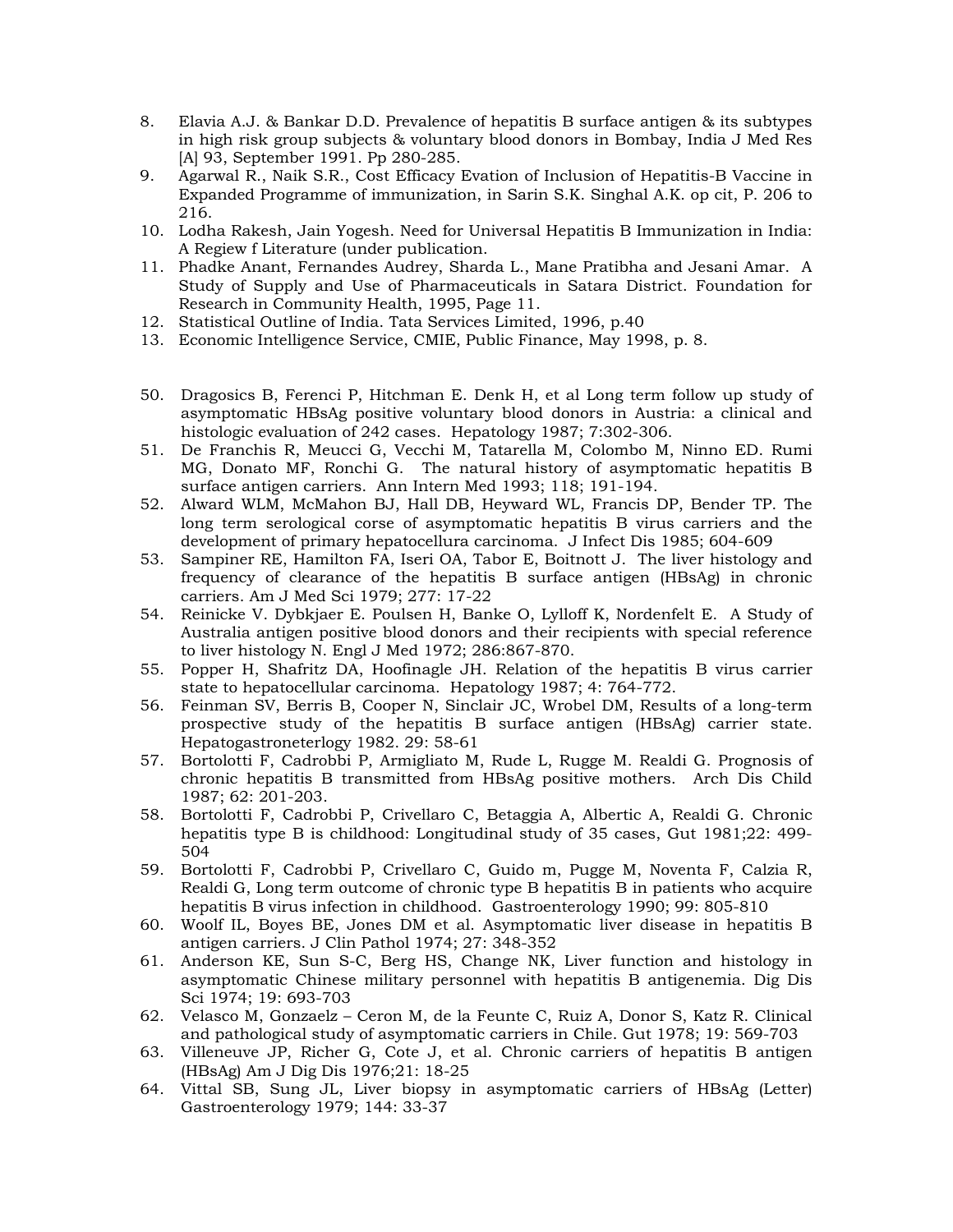- 65. Liaw YF, Sung JL. Liver Biopsy in asymptomatic carriers of HBsAg (Letter). Gastroenterology 1979;76: 1084
- 66. Dormeyor HH, Arnold W, Schonborn H, et al. The significance of serologic, histologic and immunologic findings of 88 asymptomatic carriers of hepatitis B surface antigen, J Infect Dis 1981; 144: 33-37
- 67. Tapp E, Jones DM, Hollanders D, Dymock IW, Serial liver biopsies in blood donors with persistent Hbs antigenemia, J Clin Pathol 1976; 29: 884-886
- 68. Liaw Y-F, Sheen IS, Chu LM, Chen C-J, Chronic hepatitis with non-specific histological changes. Is it a distinct variant of chronic hepatitis? Liver 1984; 4: 55- 60
- 69. Chadwick RG, Galizzi J, HeathcoteJ, et al chronic persistent hepatitis B markers and histological follow-up. Gut 1979;20: 372-377
- 70. Dieterichson O, Chronic persistent hepatitis: A clinical, serological and prognostic study. Scand J Gastroenterol 1975; 10: 249-255
- 71. Aldershville J, Dieterichson O, Skinhoj P, et al. Chronic persistent hepatitis: serological classification and meaning of the Hbe system. Hepatology 1982; 2: 243-246.
- 72. Aldershville J, Dieterichson O, Skinhoj P, et al. Chronic persistent hepatitis: serological classification and meaning of the Hbe system. Hepatology 1982; 2: 243-246.
- 73. Viola LA, Barison IG, Coleman JC, Paradinas FJ, Murray-Lyon IM. The Hbe antigen antibody system and its relationship to clinical and laboratory findings in 100 chronic HBsAg carriers in Great Britain. J Med Virol 1981;8: 169-175
- 74. Dudley FJ, Scheurer J, Scherlock S. Natural history of hepatitis associated antigen positive chronic liver disease. Lancet 1972; 2: 1388-1393
- 75. Hadziyannis SJ. Chronic viral hepatitis. Clin Gastroenterol 1974;3: 381-408
- 76. De Groote J, Fevery J, Lepontre L, Long term follow-up of chronic active hepatitis of moderate severity Gut 1978l 19: 510-513
- 77. Lo KJ, Tong MJ, Chien ML, et al. The natural course of hepatitis B is surface antigen positive chronic active hepatitis in Taiwan. J Infect Dis 1982; 146: 205- 210.
- 78. Fattovich G, Brollo L, Giustina G, Noventa F, Pontisso P, Alberti A, Realdi G, Ruol A. Natural history and prognostic factors for chronic hepatitis type B. Gut 1991; 32: 294-298.
- 79. Kim CY, Kim JW, Lee HS, Yoon YB, Song IS, Natural history and survival rate of hepatitis B virus infection in Horea. Korean J Med 1994; 46: 168-180.
- 80. Liaw YF, Tai DI, Chu CM, Chen TJ. The development of cirrhosis in-patients with chronic type B hepatitis: A prospective study. Hepatology 1988; 8(3): 493-496.
- 80a. Takano S, Yokosuka O, Imazeki F, Tagawa M, Omata M. Incidence of hepatocellular carcioma in chronic hepatitis B and C: A prospective study of 251 patients. Hepatology 1995; 21: 650-655.
- 81. Okuda K, Nahashima T, Sakamato K, et a Hepatocellular carcinoma arising in non-cirrhotics and highly cirrhotic liver. A comparative study of histopathology and frequency of hepatitis B makers. Cnace 1982; 49: 450-455
- 82. Liaw YF, Tai DY, Chu CM, et al Early detection of hepatocellura carcinoma in patients with chronic type B hepatitis: a prospective study. Gastroenterology 1986; 90: 263-267.
- 82a. Fattovich G, Giustina G, Schalm SW, Hadziyanniz S, Sanchez-Tapias J, Almaso P, Christensen E, et al Occurrence of hepatocellular carcinoma and decompensatin in western European patients with cirrhosis type B. Hepatology 1995; 21: 77-82
- 82b. De Jongh FE, Janssen HLA, deMan RA, Hop WCJ, Schalm SW, Blankenstein MV. Survival and prognostic indicators in hepatitis B surface antigen positive cirrhosis of the liver Gastroenterology 1992; 103: 1630-1635
- 82c. Liaw YF, Lin DY, Chen TJ, Chu CM, Natural course after the development of